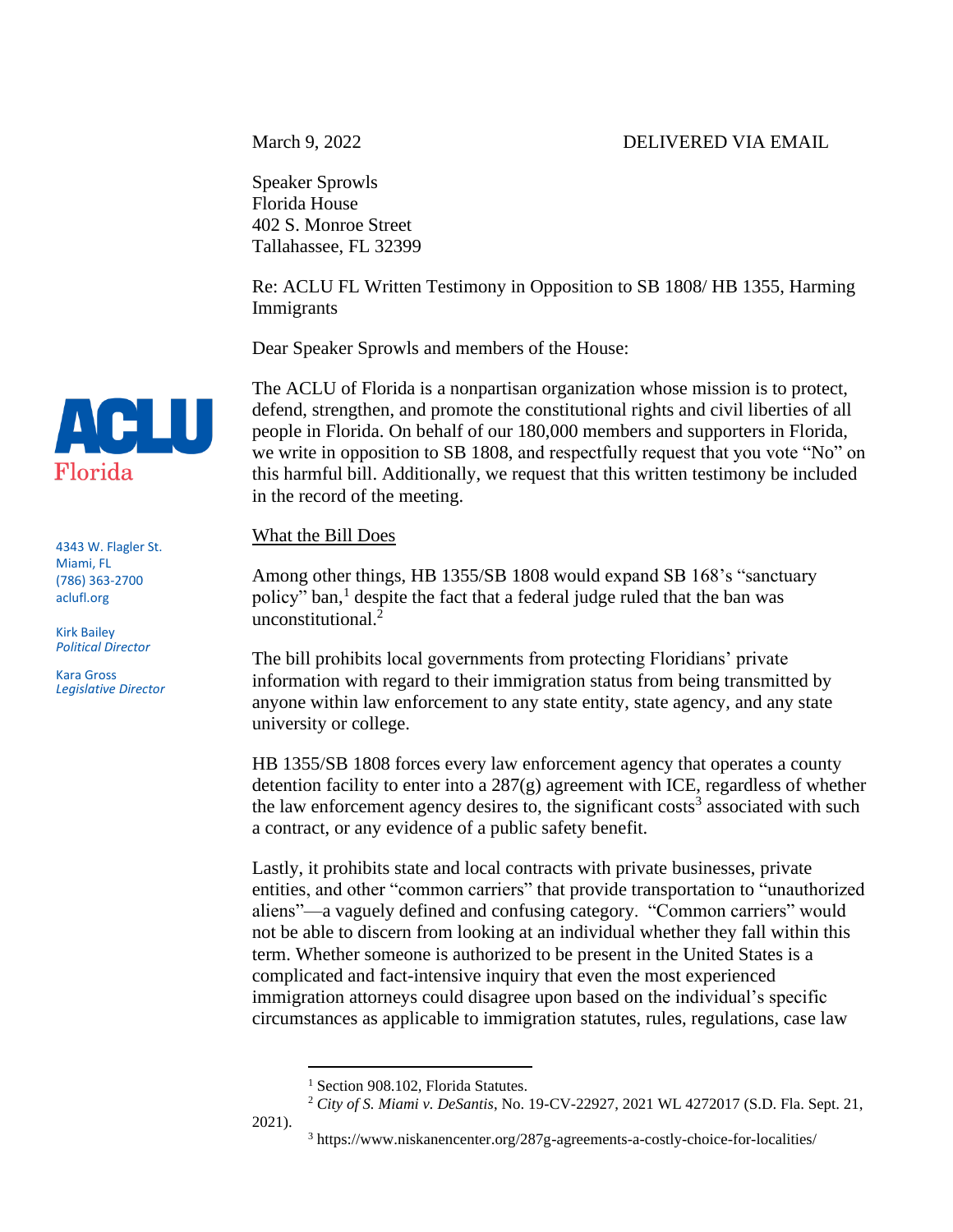and policy guidance and is not something that common carriers have the training or expertise to be able to determine.

The bill, as amended, requires all "common carriers" who contract with local or state government entities to fill out an "attestation" stating that they don't and won't provide transportation to individuals "knowing that the person is an *unauthorized alien*." The amended bill does not define "unauthorized alien," rather it cites to 8 U.S.C. ss1101, which also does not define that term.

In order for every common carrier that contracts with local or state governments to be able to attest under oath and under penalties of perjury to whether or not any person using their services to travel to Florida falls within this vaguely defined term of "unauthorized alien," they will likely have to obtain proof of immigration status from every child and adult who intends to utilize their services. This is an unreasonable burden that threatens to exacerbate racial profiling and national origin discrimination against anyone who the common carrier subjectively thinks is unauthorized.

#### This Bill Is Harmful to the Public and Costly to the State:

This legislature passed SB 168, an anti-immigrant bill, a few sessions ago. Since then, a federal district court judge, in a 110-page opinion, held that the bill's "Sanctuary Prohibition,"<sup>4</sup> and "Best Efforts" Provision,<sup>5</sup> were unconstitutional and grounded in racial animus and discriminatory intent. Additionally, the Court found that the bill would likely increase racial profiling.<sup>6</sup> Specifically, the District Court held:

"Based on the evidence presented, the Court finds that Plaintiffs have proven by a preponderance of the evidence that SB 168 has discriminatory or disparate effects on racial and ethnic minorities, and these discriminatory effects were both foreseeable and known to the Legislature at the time of SB 168's enactment. …

[t]he Court finds that SB 168's alleged justification as a necessary public safety measure was unsupported by the statistical data about crime rates in Florida or by any other evidence in the record, and that this justification was pretextual. ...

In sum, when the evidence is taken as a whole, the Court concludes that Plaintiffs have established that the Best Efforts Provision and the Sanctuary Prohibition are unconstitutional because they violate the Equal Protection Clause. …

2021).



<sup>4</sup> Fla. Stat. § 908.103.

 $<sup>5</sup>$  Fla. Stat. § 908.104(1).</sup>

<sup>6</sup> *City of S. Miami v. DeSantis,* No. 19-CV-22927, 2021 WL 4272017 (S.D. Fla. Sept. 21,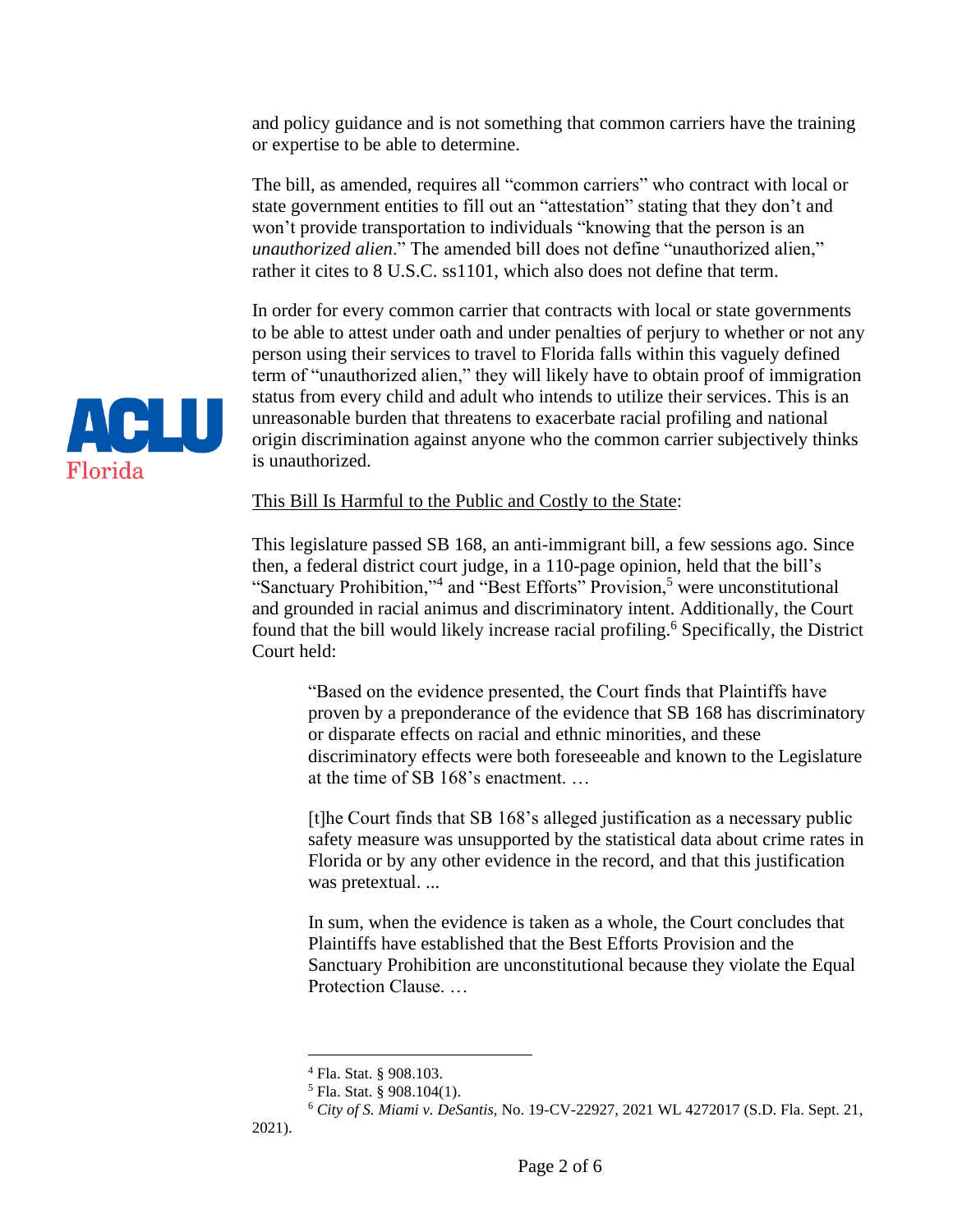Plaintiffs have met their burden of establishing that the Best Efforts Provision, Fla. Stat. § 908.104(1), and the Sanctuary Prohibition, Fla. Stat. § 908.103, violate the Equal Protection Clause. As such, Plaintiffs are entitled to judgment on Count X and Count XI of the Amended Complaint. Defendants are PERMANENTLY ENJOINED from enforcing Fla. Stat. § 908.103 and Fla. Stat. § 908.104 because these statutory provisions are unconstitutional."<sup>7</sup>

In light of the District Court's Opinion, this legislature should focus on repealing SB 168's unconstitutional provisions, not expanding them.

Legislation has been introduced this session (HB 6119/ SB 1900) that would repeal SB 168's unconstitutional and permanently enjoined provisions. Yet, these bills have not received a hearing. Instead, leaders in the legislature are choosing to hear and advance HB 1355/ SB 1808, which expands upon SB 168's permanently enjoined provision and would further harm immigrants in our communities.

# Exacerbating Racial Profiling and Prohibiting Local Governments from Protecting Private Information

The Governor and the legislature are continuing to double down in their discriminatory and racial animus toward immigrant communities by not only seeking to overturn the lower court's decision through an appeal, but by also seeking to expand the definition of "sanctuary policy" in SB 168. This bill completely ignores the fact that a federal court has ruled the sanctuary prohibition unconstitutional. Additionally, HB 1355/SB 1808 would exacerbate racial profiling by requiring 287(g) agreements and attestations from common carriers. It is significant that the federal judge in reviewing the state's rationale for SB 168 found that "SB 168's alleged justification as a necessary public safety measure was unsupported by the statistical data about crime rates in Florida or by any other evidence in the record, and that this justification was pretextual." To be clear, there is no evidence of any public safety benefit to these anti-immigrant bills.

Our legislature should not be wasting its time and our taxpayer dollars expanding an unconstitutional provision that the state is permanently enjoined from enforcing.

Moreover, the broadly worded prohibition on protecting Floridians' private information with regard to their immigration status raises several privacy concerns. The bill prevents local governments from safeguarding immigration status information from being transmitted by anyone within law enforcement to any state entity, state agency, state prosecutor, and any state university or college. The bill does not provide any guardrails for protection of such information, does not specify who may transmit or receive such information, and does not contain any requirement that the information only be transferred for a lawful purpose.



<sup>7</sup> *Id.* at \*39-55.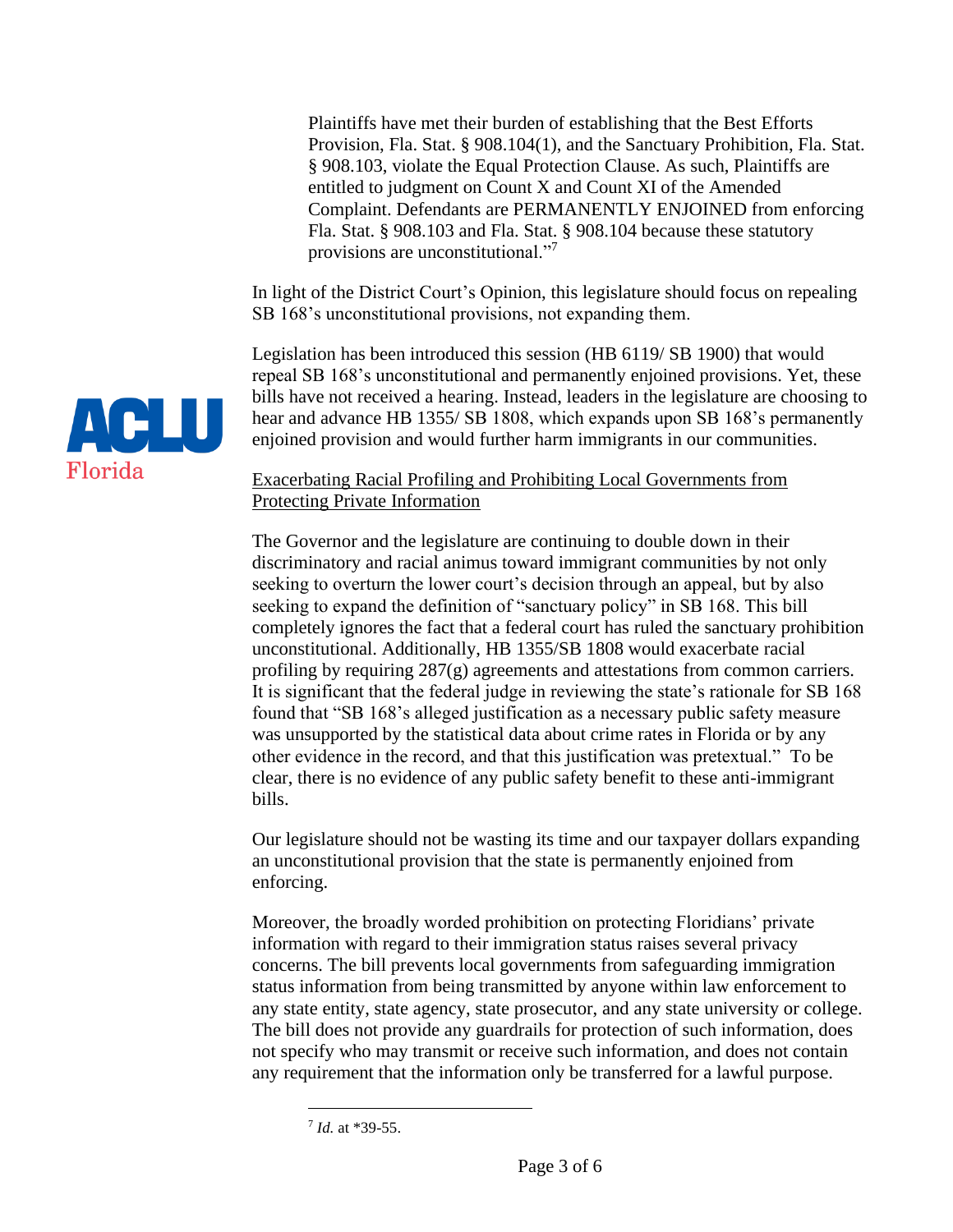Without any safeguards as to who is authorized to receive the information, the circumstances that must be established and criteria that must be met before such information is shared, the means and method of such sharing of information, and how that information will be protected once received by the state agency, there is significant concern for abuse.

## Forcing Law Enforcement Agencies to Enter into Specific Contracts

HB 1355/ SB 1808 forces every law enforcement agency that operates a county detention facility to enter into a 287(g) agreement with ICE, regardless of whether the law enforcement agency desires to, the costs associated with such a contract, or any evidence of a public safety benefit.<sup>8</sup> These  $287(g)$  agreements formally deputize local officers to perform ICE responsibilities and thus divert local law enforcement's time and resources toward federal immigration activities. HB 1355/ SB 1808 removes law enforcement agency discretion to determine for themselves whether a  $287(g)$  contract is beneficial for their community, or whether their needs could be met more efficiently and cost-effectively through another type of cooperation arrangement. Local law enforcement agencies should have the discretion to consider alternatives to 287(g) agreements that have evidence-based public safety benefits and that do not alienate immigrant communities and undermine trust in law enforcement.

Research has indicated that 287(g) agreements lead to racial profiling, civil rights violations, and unwarranted family separations. When local officials act as immigration enforcers, nonwhite individuals are often stopped and harassed at increased rates and immigrant communities increasingly feel distrust toward law enforcement.

Moreover,  $287(g)$  agreements are costly to the state and local governments, in terms of implementation, lost resources, and lack of public trust. Importantly, federal law requires that local jurisdictions bear the cost of their participation in a 287(g) agreement.

## Harming Immigrant Children, Disrupting Tourism, and Interfering with Contracts

Lastly, HB 1355/ SB 1808 seeks to prohibit state and local contracts with "common carriers" that provide transportation to vaguely defined "unauthorized aliens." Common carriers, in order to comply the bill and avoid potential charges of perjury, may need to investigate and confirm the immigration status of every passenger to determine whether or not they fall within the term "unauthorized alien." This would disrupt state and local contracts with private businesses and



<sup>8</sup> <https://www.niskanencenter.org/287g-agreements-a-costly-choice-for-localities> ("[L]ocal jurisdictions should be empowered to consider alternatives to  $287(g)$  agreements that would prevent and fight crime without alienating immigrant communities and jeopardizing public safety").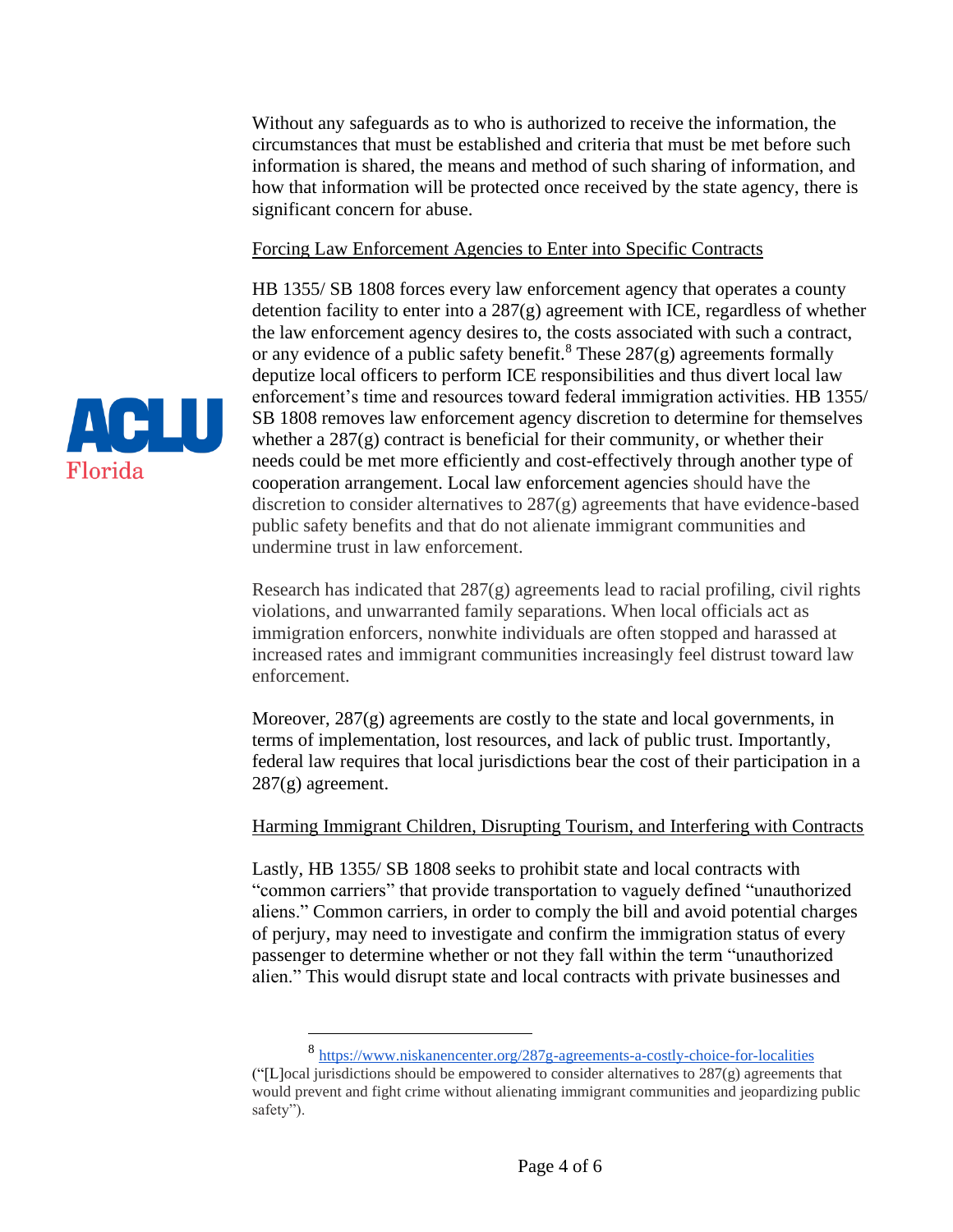private entities that provide transportation into Florida, and could have significant impacts on tourism.

Enforcement of this bill could threaten anyone who a common carrier subjectively thinks is an "unauthorized alien" based on their skin color or dominant language spoken. This could include United States citizens as well DACA recipients and family members of U.S. citizens who are waiting for their green card; lawfully admitted visitors who are in the process of renewing or extending their visas whether they are tourists visiting Florida's attractions; international students or faculty at Florida's colleges and universities; or even, in some cases, professionals and investors growing our new economy. Not to mention seasonal agricultural workers who are willing to come to Florida to do the work that so many other Floridians are not. Additionally, while such non-citizens, just like unaccompanied minor children and asylum applicants and refugees, may have federal authorization to be here (in which case they should not fall within the amended bill's undefined term "unauthorized alien," though it is unclear how that term is being defined), it would be impossible for a common carrier to tell from looking who has federal authorized status and who does not. This could lead to common carriers needing to check the immigration status of every child and adult in order to comply with the law, an unreasonable burden on common carriers.

The bill requires common carriers that contract with local or state governments to attest under oath and under penalties of perjury that they are not providing transportation to a person in this state knowing that the person is an "unauthorized alien." This would require common carriers to obtain proof of immigration status and the means of entry into the United States from every child and adult who intends to utilize their services—an unreasonable burden on private businesses that threatens to exacerbate racial profiling and disrupt Florida's tourism industry.

Requiring a determination of whether someone falls within the vaguely defined term "unauthorized alien" from every child or adult who intends to utilize a private businesses' transportation service would open the door to unlawful interrogations, as well as racial profiling and discrimination. HB 1355/SB 1808 places an unreasonable burden on common carriers to make immigration status determinations based on assumptions of foreign birth, which they are neither equipped nor legally allowed to do.

SB 1808/ HB 1355 also raises potential constitutional concerns with regard to its interference with private third-party contracts and its burdens on interstate commerce, and accordingly we respectfully request the staff analysis address these issues before the next committee hearing.